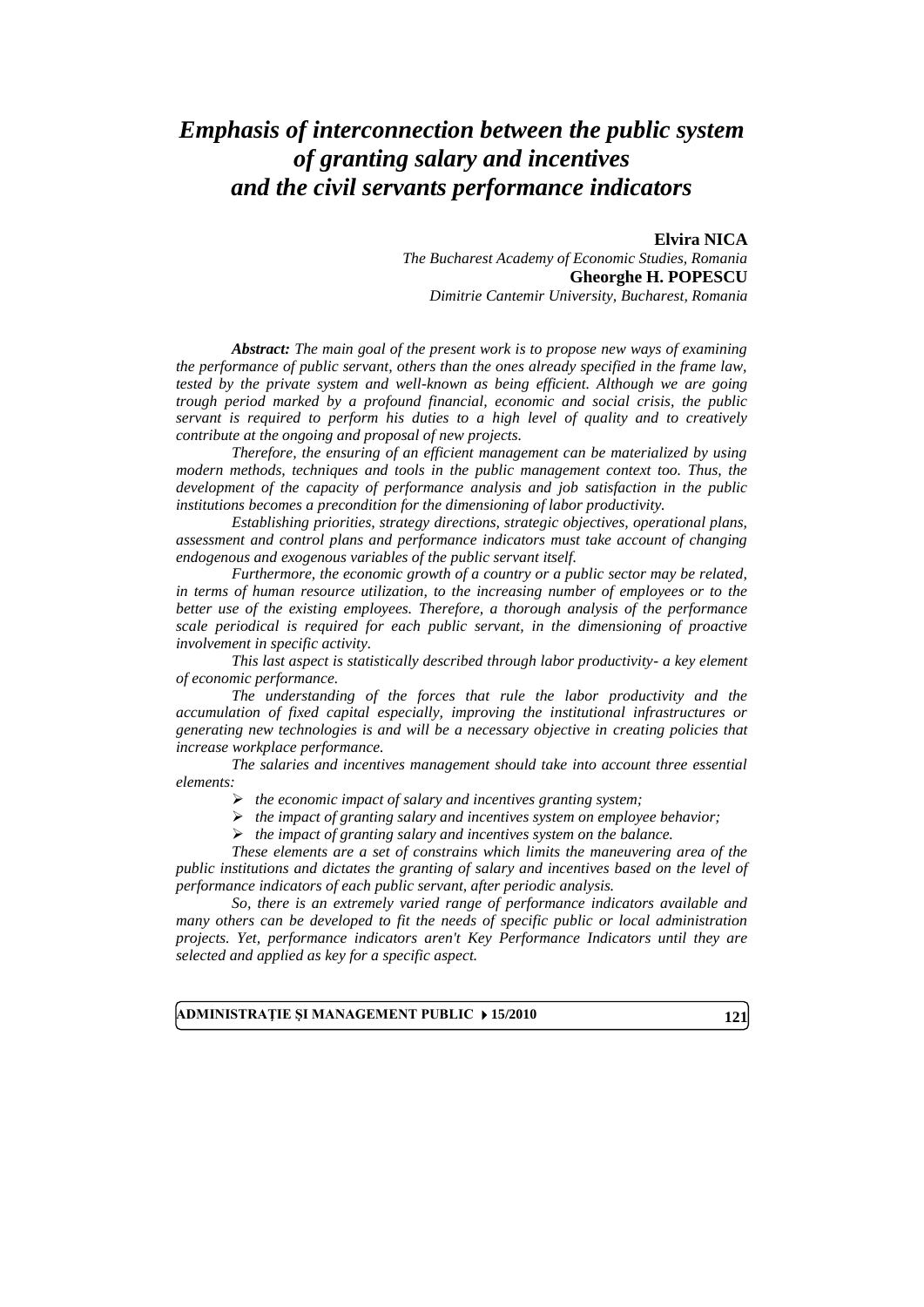*The analysis of fundamental economic correlation between salary dynamics and labor productivity dynamics is necessary to assessing the economic efficiency, this correlation being the maxim expression, overview of the balanced functioning of budgetary device. [Roman, 2003]*

*Keywords: key performance indicators, public salary and incentives, performance-salary correlation, public reform*

### **1. Introduction**

While the contemporary period requires for the public servant to be responsible, it is also required an internal and external evaluation of the capacity of the public servant, as an essential tool in handling the employee's professional life.

Indeed, trough accurate and consistent assessment performance policies, the public servant is allowed: the formation of his business purpose, that is, the design direction of his work and understanding his place in society.

Providing a policy of systematic analysis of public servant performance sets guidelines for individual professional capacities and the efficient alignment of the principles of development of specific activities.

Also, every employee must know his contribution to the smooth running of public institutions in order to validate their own skills. For that is required a transparent assessment of his career to gain visibility into future professional performance.[The venet et al., 2009].

#### **2. Economic and administrative context of the incentives reserved for employees of public institutions**

The Government Program 2009-2012 was published in the Romanian's Official Gazette number 869, dated December 22, 2008.. The implementation of this Government Program started in a context of deep economic and financial crisis, whose effects were strongly felt in all developed European countries. Among the proposed measures, necessary to reduce the impact of crisis in 2009, was to reduce the staff costs in public administration up to 20% by eliminating vacant positions in public institutions and authorities and by cutting expenses not directly related to the obtained performances. A second measure that aimed the public administration was streamlining government institutions by analyzing the number, structure, activities and staff of institutions. [MAI-ANFP, 2010]

As for the fundamental administrative objectives that the Romanian Government has taken, of these include: decentralization of public administration in order to increase the administrative autonomy, administrative simplification reducing bureaucracy, adoption of the unitary salary system for staff paid from public funds.

Incentives fund reserved for public institutions employees exceeded 1.1 billion lei in 2009 for an average total of 336,648 paid jobs, without the average earnings level to fall below 3000 lei, according to a Ministry of Finance document.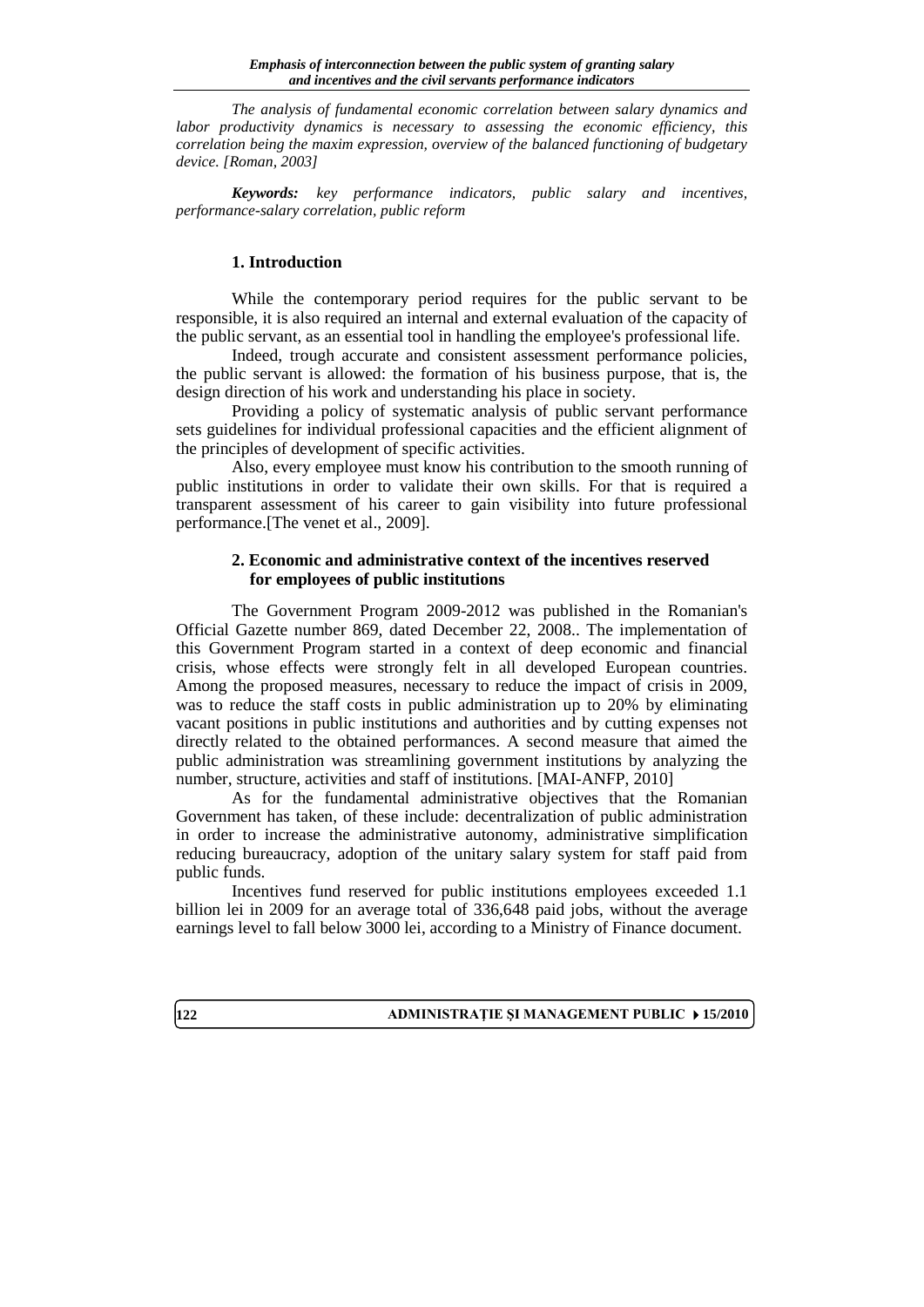The biggest incentive fund was for the Ministry of Finance (890,7 million lei) and for the Ministry of Labor (213,2 million lei).An important incentive fund has been paid for the Ministry of Environment (13,99 million lei).

Other institutions that have used an incentive fund are: The Ministry of Health (3,8 million lei), The General Secretariat of Government (2,7 million lei), The Court of Auditors (989.327 lei), The Ministry of Administration and Internal (728.793 lei), The Ministry of Justice (733.952 lei), The Ministry of Public(138.717 lei), The Ministry of Education(37.708 lei), The High Court of Cassation (14.259 lei).

Incentives were paid to employees whose average gross earnings have decreased in most cases fewer than 3.000 lei, but raise up to 9.700 lei. The highest average gross earnings of the institutions that have funds reserved for such incentives are given for the Superior Council of Magistracy (9.771 lei), The High Court of Cassation (8.753 lei), The Court of Auditors (6.255 lei), The Ministry of Public (6.002 lei), The Ministry of Justice (4.626 lei), The General Secretariat of Government (3.209 lei), Administration and Interior Ministry (3.161 lei)

On the public institution list with the highest average gross earnings are the Ministry of Foreign Affairs (8.059 lei), Competition Council (7.384 lei), National Office for Preventing and Combating Money Laundering (6.735 lei), Constitutional Court (5.747 lei), the Protection and Guard Service (4.701 lei), National Registry Office for Classified Information(4.543 lei), Senate (4.192 lei), Deputies Chamber(4.037 lei).The total of public institutions salaries has exceeded 12.4 billion lei [Mediafax, 2010].

Reducing budget staff costs, the need for the private sector to enter into partnership with a modern and flexible public administration, extended introduction of computer technology to respond to citizen demands expeditious are major goals that require reform.

Also, the reform must grow stronger based on actions that use specialized personnel and values, highly qualified personnel, always able to steer towards achieving the objectives in terms of quality.

## **3. Adding key performance indicators to public servants professional evaluation**

Performance evaluation of service organizations is a prerequisite for any effort to improve local public service management.

This allows local authorities to strengthen control over the public services management and, which is very important in any normal system, accountability for the managers and executors quality decisions and the implementation of their public activities, promoting transparency and cooperation with services beneficiaries. [Plumb et al., 2003]

Therefore it is found, as a vital process, translating Performance Measurement Systems (PMSs) into operational use, in the context of public sector reforms [Arnaboldi & Giovanni, 2010].

Accordingly, next to the already known performance evaluation criteria, published in decision number 611, dated June 4,2008, to approve procedures for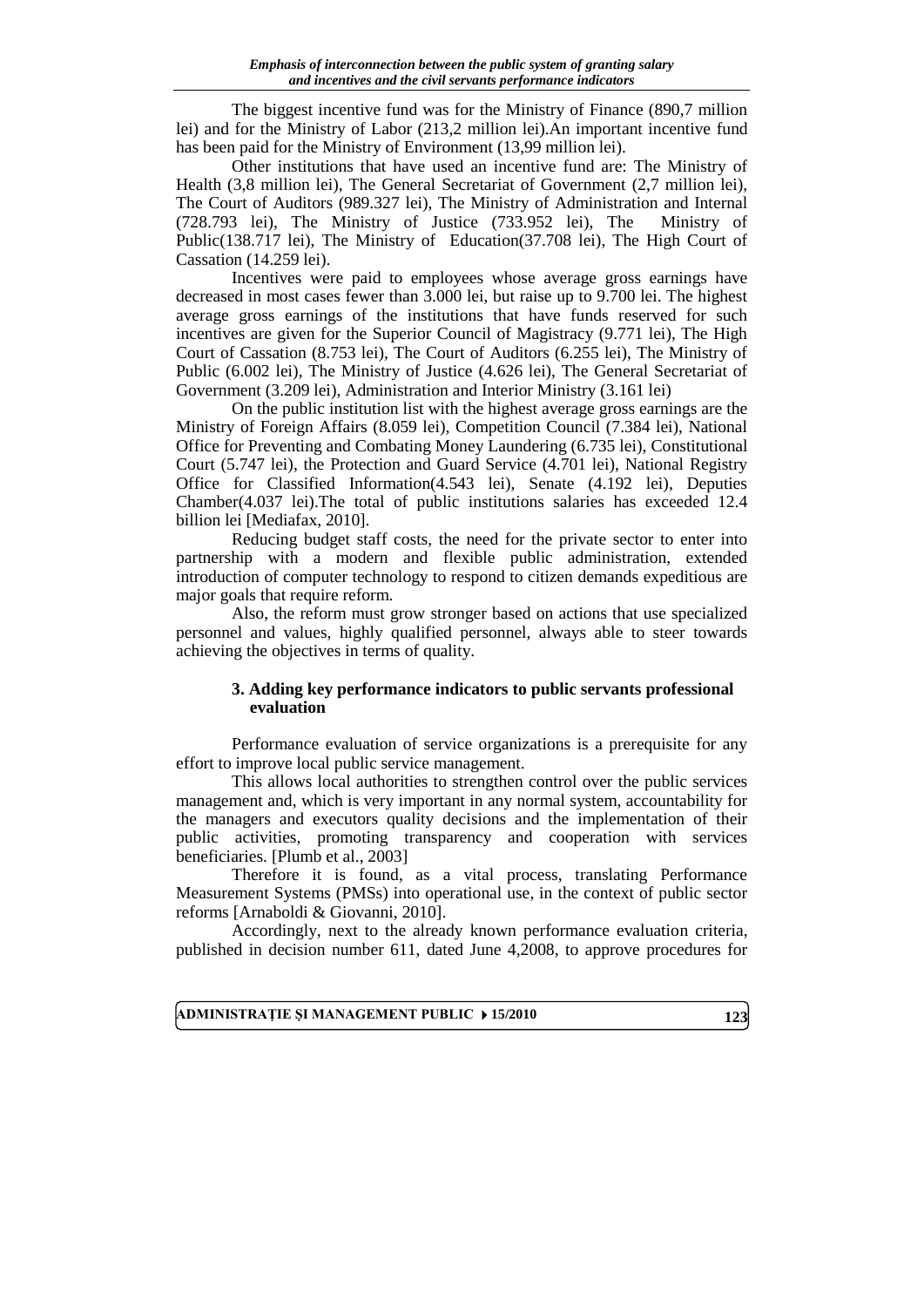the organization and public servant career, annex 5 upgrade is required in order to align them to European standards and human capital of contemporary evolutionary dynamics.

Key Performance Indicator-KPI can be introduced in order to measure specific performance of a public institution in a given field. It is a general concept, with different implementations depending on the type of business and organizational goals. KPI represents a particular category of performance indicators, and can offer the public institution, quantifiable expressions of the factors which were determined are important for providing quality public services.

Senior public sector leaders will need to demonstrate four key leadership capabilities:

- $\triangleright$  Developing the insights necessary for successful change within complex systems
- $\triangleright$  Building the cognitive skills to manage effectively in demanding environments
- $\triangleright$  Demonstrating the emotional intelligence to motivate their people.

Building leadership at all levels of the organization, by developing capability and ensuring that overly complex structures do not impede the ability of individuals across the organization to exercise leadership [Leslie& Canwell, 2010].

Therefore, private specialty practice brings out the following key types of evaluation: SOS, PXT, CSP, PPI, CP360 [Profiles International, 2010]

**Step One Survey (SOS)-** is an assessment used to identify individual values connected with work. It is used in the pre-selection of candidates as a tool that provides baseline data about a candidate .SOS evaluation provides valid data about applicants for work ethic, integrity, honesty, attitude and property theft.

**Profile XT (PXT)**- it measures the degree to which an individual matches or not for a specific job in the organization. The concept of 'Compatibility with the Job Structure' is unique because of the correlation between an individual and the necessary qualities for efficient work on a specific job. It is used to select candidates for manpower planning, induction programs and succession, management development.

This assessment highlights the individual traits on deep thinking style, behavioral traits dominant, occupational interests and compatibility with a specific job in the organization, helps managers to select candidates with a higher probability of success, with high psychological aptitudes potential.

Also provides suggestions for developing and coaching for maximum use of individual potential. Also it helps the organization in succession planning, talent management and reorganization and is useful in making career management plans.

**Customer Service Profile (CSP)-**measures a person's compatibility with specific activities of public relations. It is used for selection and development of personnel with activities in the customer relationship field.

CSP assess whether employees adhere to the fundamental values of work in customer relations and how these correspond to those of the company that operates and. CSP can be used successfully in institutions with working areas such as tourism, health, financial services.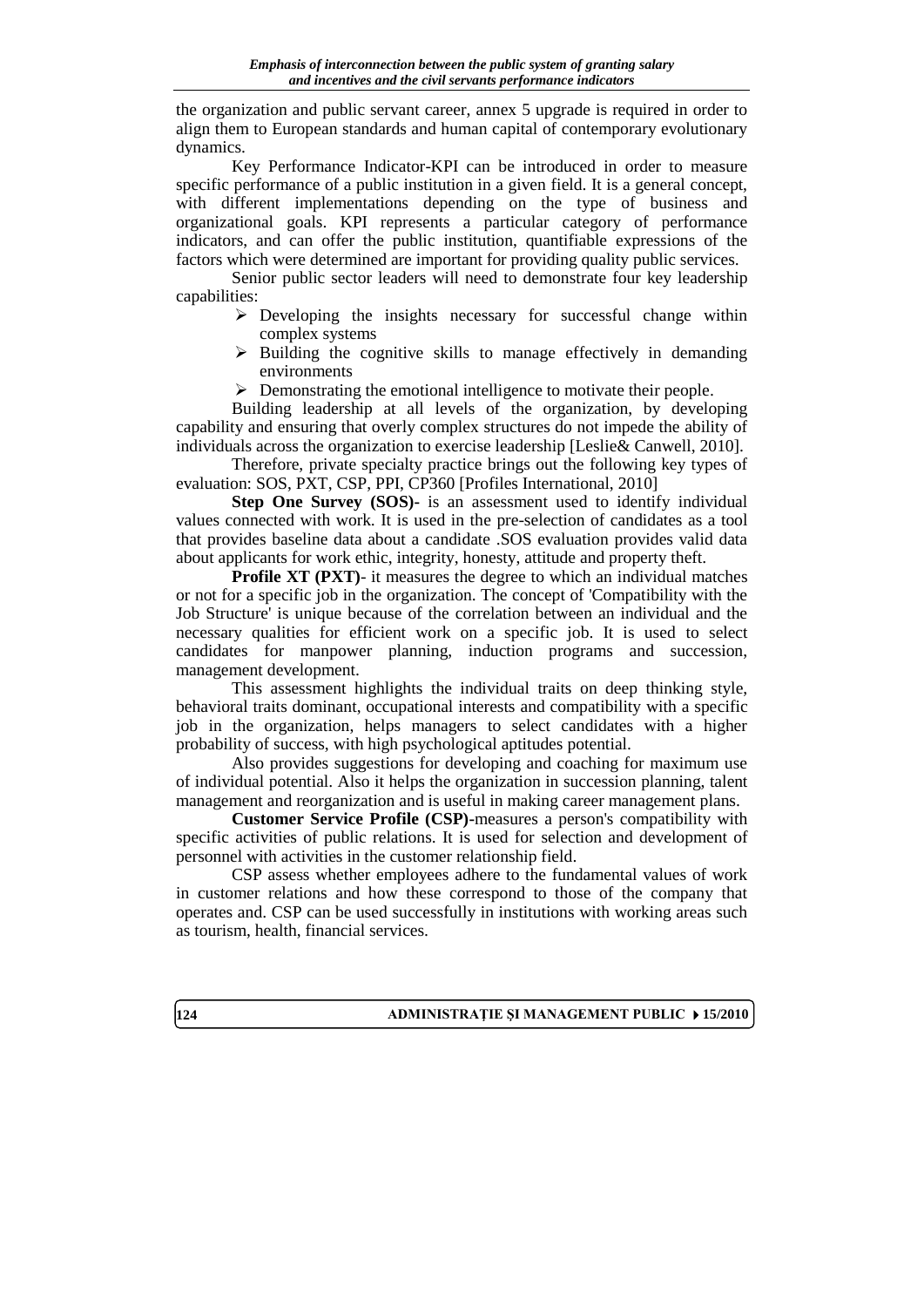

**Figure 1. Key Performance Indicators in the public sector** 

**Performance Indicator Profiles (PPI)-** Performance Indicator Profiles is an DISC type of evaluation which emphasizes individual issues related to the way that individual's personality influences the collaboration with supervisor, work colleagues and work performance. It is used primarily for employee development and motivation, and conflict resolution also, and increasing performance for future employment.

PPI measures the intensity of motivation, behavioral traits related to productivity, quality orientation, initiative, teamwork, problem solving, response to stress and conflict, adapting to change. The results of the assessment help managers to motivate employees better, to assist them in development and improving team communication. It helps also to predict and minimize conflict by providing extremely useful information to enhance personal and team performance.

**CheckPoint 360°** Evaluation was designed to measure the managers' efficiency. It combines the feedback received from subordinates, peers in the same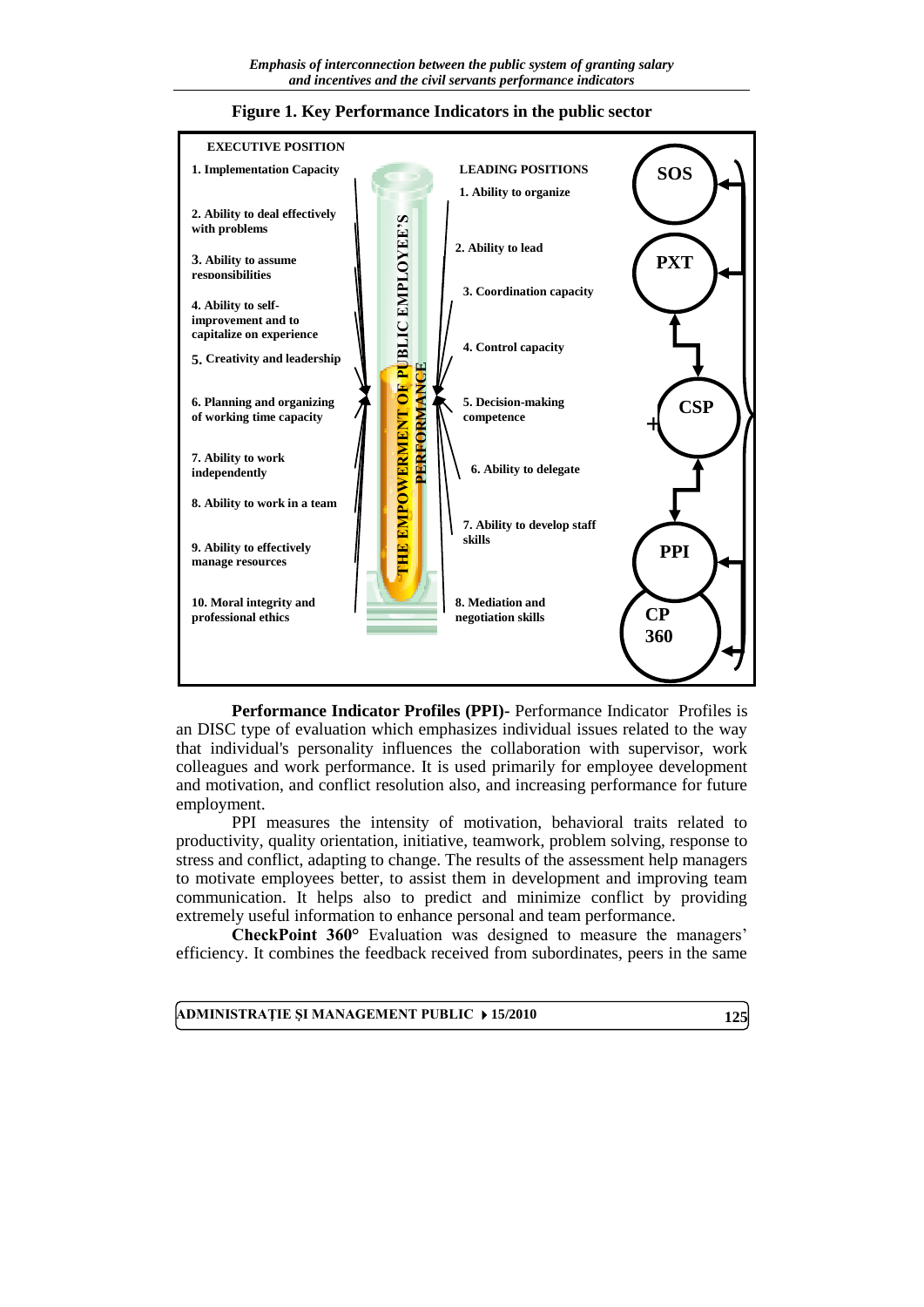hierarchical level, supervisors, from clients in order to identify a specific program of skill development, behavior and leadership competencies. The measured competency refers to: leadership, communication, personal development, other development, productivity, development of labor relations, adaptability.

CheckPoint 360° helps managers to identify the degree of development of managerial skills and to prioritize their development. It helps the organization to reduce costs through better planning of trainings and investments in employee development, by reducing misunderstandings between top managers and those in the second line, by increasing employee productivity, job satisfaction and productivity.

### **4. Interconnection quantification of wages and the granting of incentives and performance of civil servant**

Motivating staff in public administration is determined by three factors: instrumentality- intensity of a person's conviction to achieve an objective, valenceintensity of a person's desire to achieve a goal and wait-a person believes there is a chance that a particular effort will lead to a performance level, in other words, the belief that a certain behavior will be followed by a special reward.

Moreover, the decision on motivational behavior involves two types of expectations: effort-expected performance (E->P) and performance-expected results (P- $>R$ ), and by multiplying with the results valence - V – we will get the motivational force of performance, according to the expression:

$$
Expectation = (E \rightarrow P) \times \sum [(P \rightarrow R) \times V]
$$

Performance indicators presented demonstrates that there are sufficient forms to determine the extent to which public services meet the social needs of general interest and, while determining the contribution of every employee, manager and commissioner of a public institution in the development and provision of services.

Also, the respect for correlation between labor productivity growth and wage growth medium and evidenced in its coverage of the civil servants performance must be promoted.

The correlation between labor productivity and average wage growth is reflected by the correlation index established in one of the following relations:

$$
I_c = \frac{I_{cs}}{I_{\overline{wa}}}
$$
, or  $I_c = \frac{I_{\overline{c}s} - 100}{I_{\overline{wa}} - 100}$ , is used only when the two indices

have values higher than 100.

It welcomes when  $Ic<1$ , that labor productivity has recorded a growth rate higher than the average wage . As the correlation value departs from 1, the labor productivity will register a higher growth rate and an increase in work efficiency and operating profit. [Valceanu et al., 2005].

The performance indicators can be, at the same time, a concrete and objective base for differentiated motivation of human resources, within public administration according to the degree of achievement of targets set and performance level achieved.